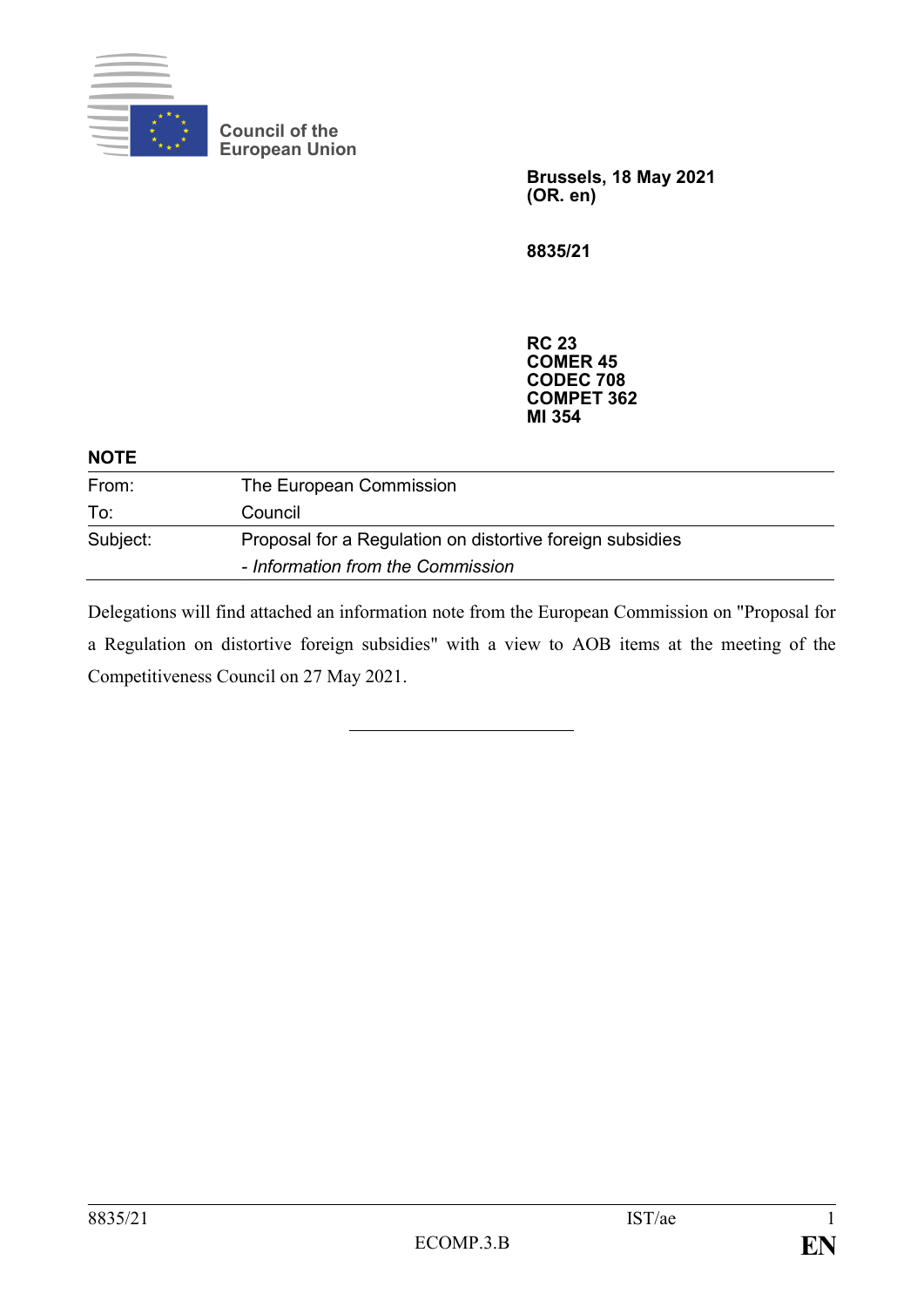## **Proposal for a Regulation on distortive foreign subsidies**

The European Council in its [Conclusions of the meeting on 21 and 22 March 2019](https://data.consilium.europa.eu/doc/document/ST-1-2019-INIT/en/pdf) encouraged the Commission to identify new tools to address the distortive effects of foreign subsidies on the Single Market.

On 17 June 2020, the Commission adopted a White Paper (COM(2020) 253 final) proposing ways to deal with the distortive effects caused by foreign subsidies in the Single Market. This White Paper was followed by a public consultation that largely confirmed the existence of a regulatory gap concerning distortive foreign subsidies and the endorsed the need to address it, including through the envisaged proposals. At the end of last year, the Commission consulted the public on the Inception Impact Assessment and ran a targeted consultation with a sample of most impacted stakeholders. The Commission has thoroughly analysed the input received and has taken it duly into account when formulating the proposal for a Regulation on distortive foreign subsidies (COM(2021) 223 final), which was adopted on 5 May 2021.

This proposal for a Regulation aims at relevelling the playing field in the Single Market. While subsidies granted by Member States are subject to close scrutiny through the EU state aid control regime, the subsidies granted by non-EU governments currently go largely unchecked. The proposal is also a key element to deliver on the updated [EU Industrial Strategy,](https://ec.europa.eu/commission/presscorner/detail/en/IP_21_1884) adopted on 5 May 2021, by promoting a fair and competitive Single Market.

Under the proposed Regulation, the Commission will have the power to investigate financial contributions granted by a non-EU country that benefit companies engaging in an economic activity in the EU and redress their distortive effects. The Regulation proposes the introduction of two notification-based tools – to investigate large concentrations and bids in large public procurements (as defined by certain thresholds) – and a general market investigation tool. Where a company does not comply with the obligation to notify a subsidised concentration or a financial contribution in procurements meeting the thresholds, the Commission may impose fines and review the transaction as if it had been notified.